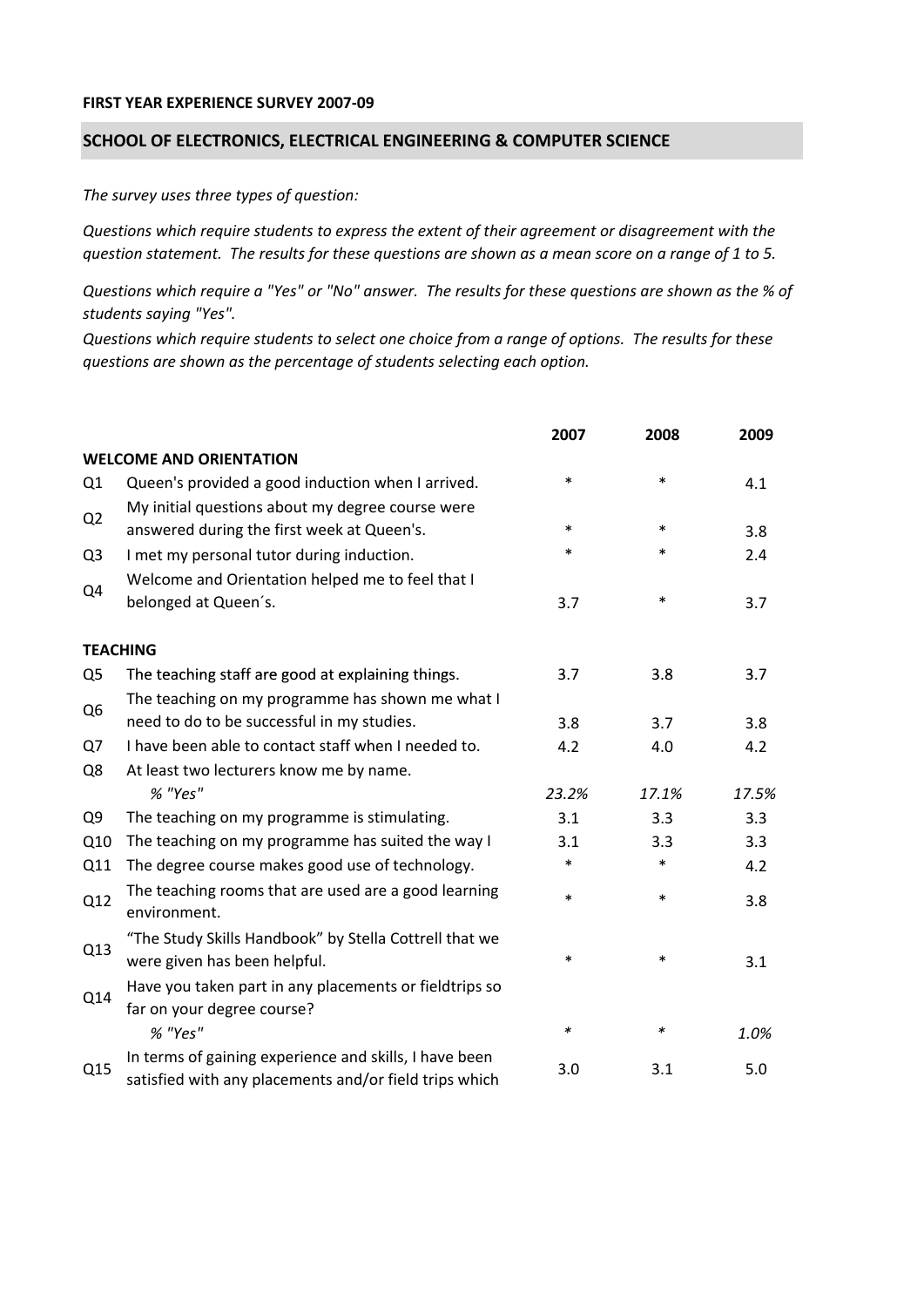|                 |                                                                                                      | 2007   | 2008   | 2009   |
|-----------------|------------------------------------------------------------------------------------------------------|--------|--------|--------|
|                 | <b>ASSESSMENT AND FEEDBACK</b>                                                                       |        |        |        |
| Q16             | Feedback on my work has been prompt (within three<br>weeks of submission of the work).               | 3.8    | 3.6    | 3.8    |
| Q17             | Feedback on my work has helped me in my learning.                                                    | 3.7    | 3.4    | 3.7    |
| Q18             | The criteria used in assessing work were made clear at<br>the beginning of my programme.             | 3.8    | 3.9    | 3.6    |
| Q19             | I am satisfied with my academic performance on my<br>modules.                                        | 3.4    | 3.7    | 3.7    |
|                 | <b>LEARNING RESOURCES</b>                                                                            |        |        |        |
| Q <sub>20</sub> | The library resources (eg, books, journals) are good<br>enough for my needs.                         | 4.0    | 3.9    | 3.7    |
| Q21             | The library services (eg, borrower services, information,<br>training) are good enough for my needs. | 3.8    | 3.8    | 3.7    |
| Q <sub>22</sub> | I have been able to access computers when I needed to.                                               | 4.2    | 4.4    | 4.3    |
| <b>SERVICES</b> |                                                                                                      |        |        |        |
|                 | Where I have used them, I have been satisfied with the following:                                    |        |        |        |
| Q <sub>23</sub> | <b>Accommodation Office</b>                                                                          | 3.9    | 3.7    | 3.8    |
| Q24             | <b>Admissions Office</b>                                                                             | 4.0    | 4.0    | 3.9    |
| Q <sub>25</sub> | <b>Campus Eating Places</b>                                                                          | $\ast$ | $\ast$ | 4.0    |
| Q <sub>26</sub> | Careers Services, Work Placement Centre, Jobshop                                                     | 4.1    | 3.5    | 3.8    |
| Q27             | <b>Counselling Service</b>                                                                           | $\ast$ | $\ast$ | 3.4    |
| Q <sub>28</sub> | <b>Disability Services</b>                                                                           | 4.0    | 3.3    | 3.4    |
| Q <sub>29</sub> | <b>Health Services</b>                                                                               | 4.0    | 3.4    | $\ast$ |
| Q30             | <b>Finance Office</b>                                                                                | 3.9    | 3.8    | 3.8    |
| Q <sub>31</sub> | Learning Development Service                                                                         | $\ast$ | $\ast$ | 3.6    |
| Q <sub>32</sub> | Queen's International                                                                                | 3.6    | 3.1    | 3.4    |
| Q <sub>33</sub> | Queen's Sport (PEC)                                                                                  | $\ast$ | $\ast$ | 4.0    |
| Q34             | Student Jobshop                                                                                      | $\ast$ | $\ast$ | 3.2    |
| Q <sub>35</sub> | <b>Student Records and Examinations</b>                                                              | 4.0    | 3.7    | 3.7    |
| Q36             | <b>Student Support</b>                                                                               | 3.8    | 3.6    | $\ast$ |
| Q <sub>37</sub> | <b>Student Guidance Centre</b>                                                                       | $\ast$ | 4.0    | 4.2    |
| Q38             | <b>Students' Union</b>                                                                               | *      | $\ast$ | 4.5    |
| Q39             | University Clubs and Societies                                                                       | *      | $\ast$ | 4.0    |
| Q40             | The Students' Union has enhanced my experience at<br>Queen's                                         | $\ast$ | $\ast$ | 3.8    |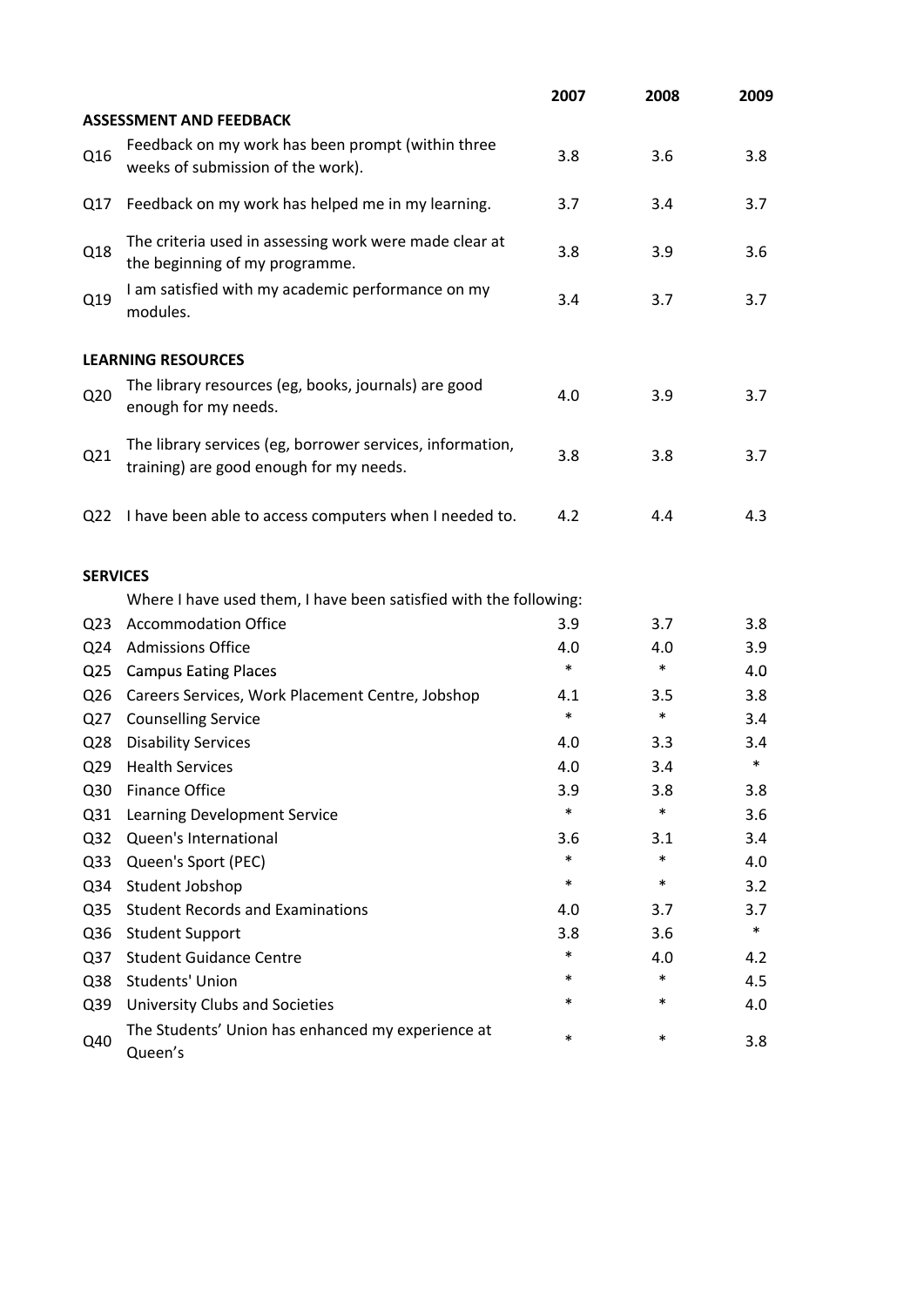|                 |                                                                                                  | 2007   | 2008   | 2009 |
|-----------------|--------------------------------------------------------------------------------------------------|--------|--------|------|
| <b>ADVICE</b>   |                                                                                                  |        |        |      |
|                 | I have received sufficient guidance about the academic choices open to me:                       |        |        |      |
| Q41             | Pre-Admission (from Admissions Office)                                                           | 3.5    | 3.5    | 3.4  |
| Q42             | Post-admission (from Schools, Academic Staff)                                                    | 3.4    | 3.6    | 3.6  |
| Q43             | From other staff in the School (once I had arrived at                                            | *      | $\ast$ | 3.6  |
| Q44             | Queen's information on tuition fees and bursaries was<br>helpful.                                | $\ast$ | $\ast$ | 3.5  |
|                 | The most useful source of information on tuition fees                                            |        |        |      |
| Q45             | and financial support was:                                                                       |        |        |      |
|                 | Secondary School                                                                                 | 24.6%  | 17.1%  | ∗    |
|                 | E&LB/LEA                                                                                         | 33.3%  | 22.0%  | *    |
|                 | <b>UCAS</b>                                                                                      | 13.0%  | 13.4%  |      |
|                 | Queen's literature (leaflets, correspondence)                                                    | 5.8%   | 14.6%  | *    |
|                 | Queen's website                                                                                  | 17.4%  | 25.6%  | *    |
|                 | Other                                                                                            | 5.8%   | 7.3%   | *    |
|                 | PERSONAL DEVELOPMENT                                                                             |        |        |      |
| Q46             | My programme requires me to work with other<br>students.                                         | 4.2    | 4.2    | 4.2  |
| Q47             | I have received sufficient advice about Personal<br>Development Planning (PDP).                  | 2.5    | 2.9    | 2.9  |
| Q48             | I am not as motivated towards my studies as I should<br>be.                                      | 2.9    | 2.9    | 2.8  |
| Q49             | Having Personal Tutors for first year students is a good<br>idea.                                | $\ast$ | $\ast$ | 3.7  |
| Q50             | I haven't done the background reading expected of me.                                            | 3.1    | 3.1    | 3.2  |
| Q51             | Academic work at this level is harder than I expected it<br>to be.                               | 2.7    | 3.0    | 2.8  |
| Q <sub>52</sub> | I feel I have made the right choice of programme.                                                | 3.8    | 3.8    | 3.7  |
| Q53             | I know what I want to do when I graduate.                                                        | 3.1    | 2.8    | 2.8  |
| Q54             | I am confident that my programme will lead to a job at<br>a level that matches my qualification. | 3.7    | 3.8    | 3.8  |
| Q55             | I enjoy the social side of being at Queen's.                                                     | 4.0    | 3.9    | 4.1  |
| Q56             | I know about Degree Plus.                                                                        | $\ast$ | $\ast$ | 3.5  |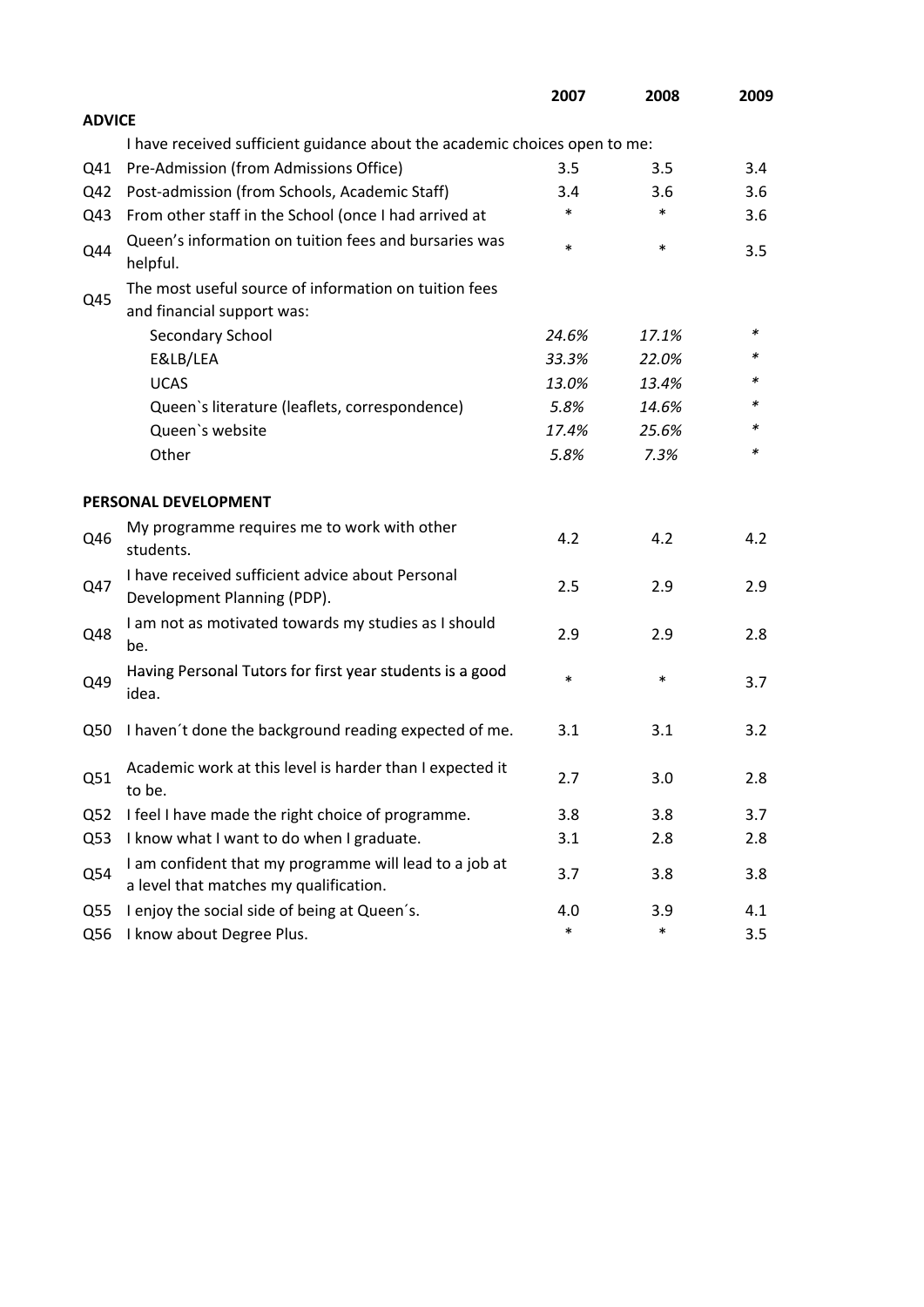|     |                                                                                                                 | 2007  | 2008  | 2009  |
|-----|-----------------------------------------------------------------------------------------------------------------|-------|-------|-------|
|     | <b>ORGANISATION AND MANAGEMENT</b>                                                                              |       |       |       |
|     | How many hours of time-tabled classes (eg, lectures,                                                            |       |       |       |
| Q57 | tutorials, seminars, practicals) have you had scheduled                                                         |       |       |       |
|     | $0 - 6$                                                                                                         | 2.9%  | 1.2%  | 0.0%  |
|     | $7 - 12$                                                                                                        | 17.4% | 20.7% | 18.6% |
|     | $13 - 18$                                                                                                       | 63.8% | 65.9% | 71.1% |
|     | 19-24                                                                                                           | 11.6% | 11.0% | 8.2%  |
|     | $25+$                                                                                                           | 4.3%  | 1.2%  | 2.1%  |
|     | How many days per week during term-time do you                                                                  |       |       |       |
| Q58 | typically come to Queen's to study?                                                                             |       |       |       |
|     | 1                                                                                                               | 6.1%  | 1.3%  | 8.0%  |
|     | $\overline{2}$                                                                                                  | 4.5%  | 2.6%  | 2.3%  |
|     | 3                                                                                                               | 1.5%  | 3.8%  | 1.1%  |
|     | 4                                                                                                               | 25.8% | 16.7% | 13.6% |
|     | $5+$                                                                                                            | 62.1% | 75.6% | 75.0% |
|     |                                                                                                                 |       |       |       |
|     | <b>STUDY LIFE BALANCE</b>                                                                                       |       |       |       |
| Q59 | Where are you living while you are attending Queen's?                                                           |       |       |       |
|     | At Home                                                                                                         | 43.5% | 39.5% | 40.2% |
|     | Other private accommodation                                                                                     | 20.3% | 28.4% | 19.6% |
|     | University run accommodation                                                                                    | 36.2% | 32.1% | 40.2% |
| Q60 | Have you been required to take on employment (part-<br>time, full-time) to finance yourself through university? |       |       |       |
|     |                                                                                                                 |       |       |       |
|     | % "Yes"                                                                                                         | 62.3% | 68.3% | 64.9% |
| Q61 | Please select the number of hours you work in your job<br>per week:                                             |       |       |       |
|     | $1-5$                                                                                                           | 7.0%  | 5.4%  | 3.2%  |
|     | $6 - 10$                                                                                                        | 18.6% | 30.4% | 23.8% |
|     | $10 - 15$                                                                                                       | 34.9% | 39.3% | 52.4% |
|     | 16-20                                                                                                           | 27.9% | 21.4% | 15.9% |
|     | $21 - 25$                                                                                                       | 9.3%  | 0.0%  | 3.2%  |
|     | $26+$                                                                                                           | 2.3%  | 3.6%  | 1.6%  |
| Q62 | I find it difficult to balance academic and other commitments such as:                                          |       |       |       |
|     | Social Life                                                                                                     | 2.8   | 3.1   | 3.1   |
|     | Work (part-time, full-time)                                                                                     | 2.6   | 2.8   | 3.1   |
|     | Caring for others (parent, partner, children)                                                                   | 2.8   | 3.4   | 3.3   |